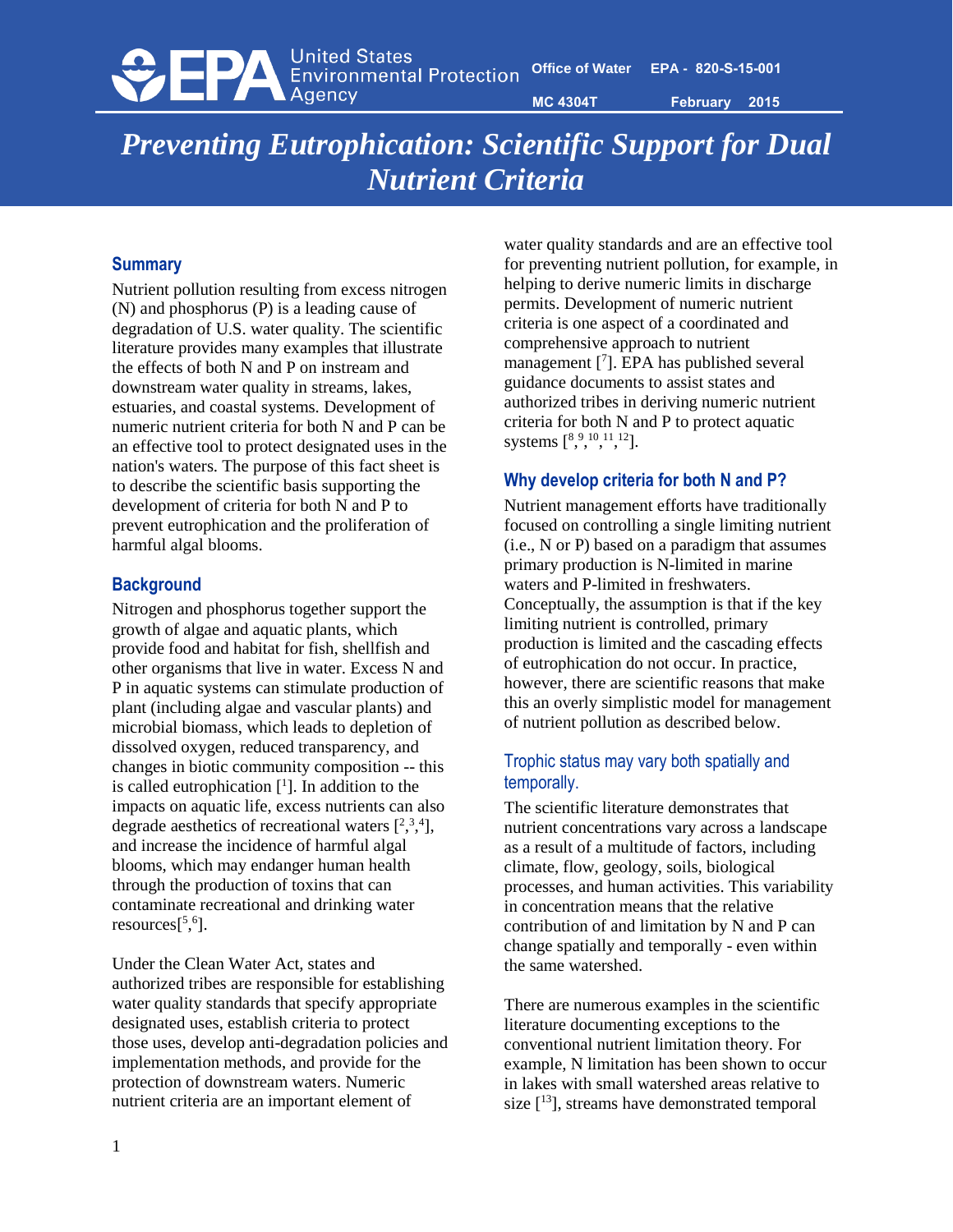and spatial changes in nutrient limitation  $[14, 15]$ , many estuaries show seasonal shifts from P limitation in spring to N limitation in summer [<sup>16,17</sup>], and co-limitation is commonly observed across freshwater and marine systems  $[18, 19]$ . Because of the highly variable nature of nutrient limitation in aquatic systems, numeric criteria for both N and P provide the greatest likelihood of protecting aquatic systems.

#### Aquatic flora and fauna have a diverse set of nutritional needs.

The concept of single nutrient limitation relies on the assumption that at any moment in time the growth of all organisms will be limited by the nutrient in shortest supply. However, the scientific literature demonstrates that aquatic flora and fauna have different nutritional needs. Some species may exhibit N limitation while others show P limitation or co-limitation by both N and P  $[2^0, 2^1, 2^2, 2^3, 2^4]$ . Because of the diversity of nutritional needs amongst organisms, numeric criteria for both N and P are more likely to protect aquatic systems.

## N fixation does not fully offset N deficiency.

Arguments for controlling P only in freshwaters have relied on the idea that reductions in N are compensated by cyanobacterial N fixation. It has been suggested that this process undermines N control and serves to maintain P limitation  $[<sup>25</sup>]$ . This theory has also been extended to marine waters  $[26]$ , yet scientific evidence indicates that N fixation is not able to fully offset N deficiency in either fresh or marine waters  $[27, \frac{28}{3}, \frac{29}{3}, \frac{30}{3}]$ . Because N fixation is highly variable across waterbody types, numeric criteria for both N and P are likely to be more effective in protecting aquatic systems.

## Both N and P have a role in protecting downstream waters.

Focusing on only the perceived limiting nutrient in upstream waters can enhance export of the uncontrolled nutrient downstream. For example, limiting P in streams can reduce phytoplankton biomass, which, in turn, can make N more available for transport downstream  $[31]$ . Waters where N and P concentrations exceed saturation thresholds are particularly vulnerable to becoming nutrient sources  $[3^2, 3^3, 3^4]$ .

Both N and P are important to consider when assessing downstream impacts at any scale (e.g., 10 miles, 100 miles, or 1000 miles from the source). For example, nutrient concentrations in streams may not trigger an adverse effect until some distance downstream where other factors light, temperature, substrate, or velocity - no longer suppress the response to nutrients  $[35, 36, 37, 37]$ 38 , <sup>39</sup>]. Lakes with a nutrient limitation status sufficiently different from that of upstream waters may also be impacted by upstream nutrient loads [ <sup>40</sup>]. Estuarine and coastal waters are especially sensitive to upstream sources given that they are physically, chemically, and biologically distinct from freshwater systems  $[$ <sup>41</sup>,<sup>42</sup>].

Research in the Northern Gulf of Mexico highlights the importance of considering both N and P when assessing downstream impacts. Increasing N inputs from the Mississippi River into the Gulf of Mexico have been observed to change the trophic status of the Gulf, over time forcing P limitation [ <sup>43</sup>]. In 2007, EPA's Science Advisory Board (SAB) recommended that reduction strategies for both N and P be implemented to protect downstream waters in the Gulf  $[44, 45]$ . The SAB recommendation has been supported by more recent research demonstrating that reductions of both N and P to the Gulf of Mexico should be implemented to protect aquatic habitat and limit further expansion of the low dissolved oxygen zone  $[46]$ .

## Controlling only P may not effectively prevent the occurrence of harmful algal blooms in freshwaters.

P control has achieved reductions in algal biomass over the last several decades in some waters. However, as explained above, P management may be only half the solution to the eutrophication problem. As sources of N and P have increased and watersheds have built up an ever greater nutrient pool, the role of N control in protecting freshwater resources has become increasingly clear, especially in preventing the occurrence of harmful algal blooms.

Recent scientific evidence has demonstrated that certain harmful algal taxa thrive, and are even potentially more toxic, in conditions where N is disproportionately available relative to P.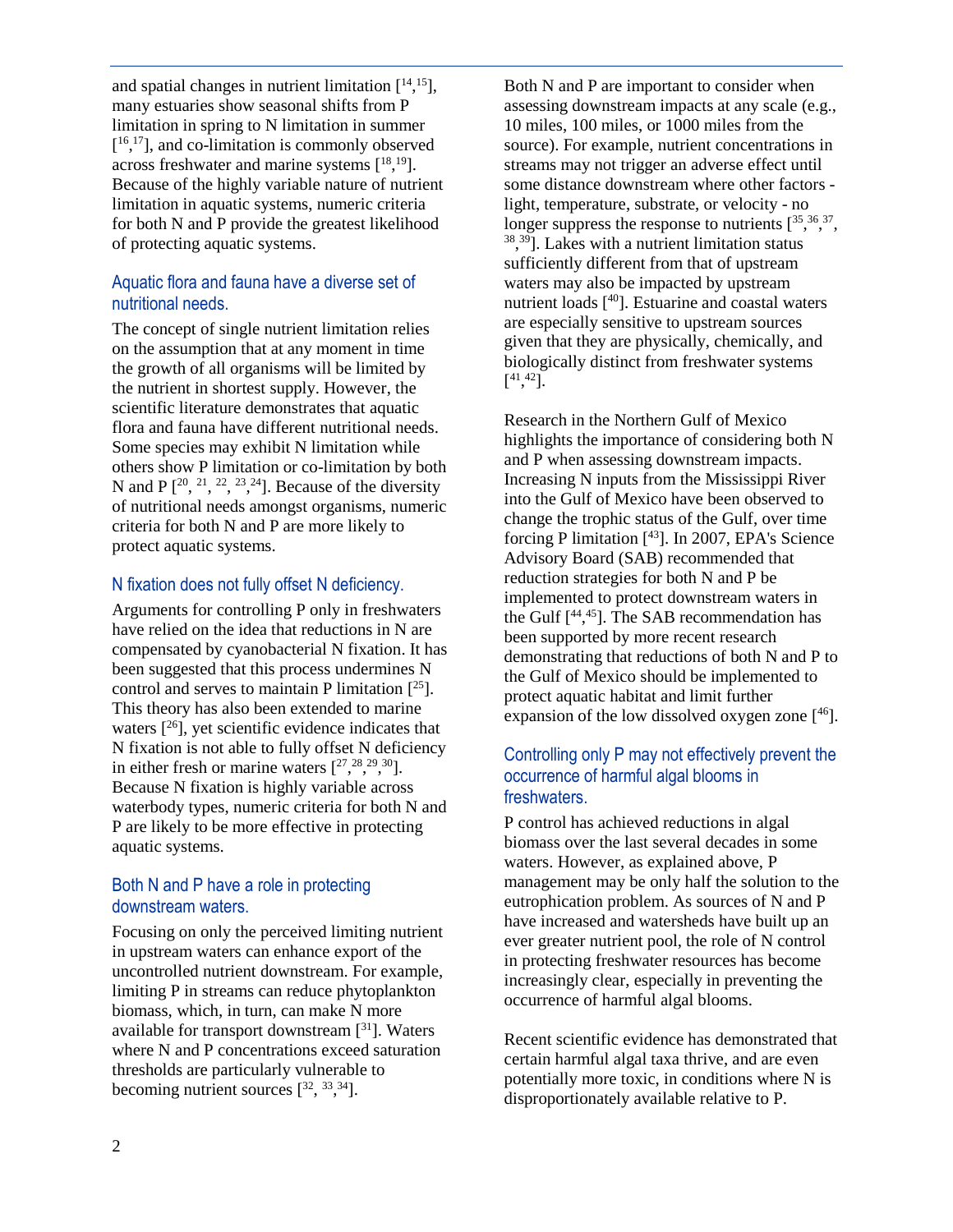Several studies have shown that toxic algae such as cyanobacteria possess unique physiological characteristics that allow them to out compete other species in N-rich/P-poor conditions. They may do this by either utilizing novel forms of available N and P (e.g., urea, particulate or organic P) or substituting other elements for physiological P requirements (e.g., using sulfur instead of P during lipid synthesis)  $[1, 48, 49, 50, 51, 52]$ . Toxin production has also been shown to increase under conditions of nutrient imbalance  $[53, 54]$ . Several field and laboratory studies, for example, have found the production of microcystin, a common cyanotoxin that is linked to human illness, to be strongly associated with N concentration  $[55, 56, 57, 58]$ . More recent analysis of lakes across the U.S. found similarly strong associations between N concentrations and high levels of microcystin  $[$ <sup>59</sup>].

#### **Conclusion**

Nutrient pollution is a major cause of degradation in U.S. waters. Given the dynamic nature of aquatic systems, the need to protect downstream waters, and the threat of harmful algal blooms, the weight of the scientific evidence supports the development of nutrient criteria for both N and P.

#### **For More Information**

Additional information on the development of numeric nutrient criteria is available on our website:

[http://water.epa.gov/scitech/swguidance/standar](http://water.epa.gov/scitech/swguidance/standards/criteria/nutrients/guidance_index.cfm) [ds/criteria/nutrients/guidance\\_index.cfm](http://water.epa.gov/scitech/swguidance/standards/criteria/nutrients/guidance_index.cfm)

Contact Brannon Walsh at the EPA Office of Water at 202-566-1118 or [walsh.brannon@epa.gov](mailto:walsh.brannon@epa.gov)

#### **References**

l

1 Smith et al. 1999. Eutrophication: Impacts of excess nutrient inputs on freshwater, marine, and terrestrial ecosystems. Environmental Pollution, 100(1-3), 179-96.

2 Smith, D.G., G.F. Croker, and K. McFarlane, 1995. Human Perception of Water Appearance 1. Clarity and Colour for Bathing and Aesthetics. New Zealand Journal of Marine and Freshwater Research 29: 29-43.

3 Suplee et al. 2009. How Green is too Green? Public Opinion of what Constitutes Undesirable Algae Levels in Streams. Journal of the American Water Resources Association 45: 123-140.

4 Sylvan et al. 2007. Eutrophication-induced phosphorus limitation in the Mississippi River plume: Evidence from fast repetition rate fluorometry. Limnology and Oceanography. 56(6):2679-2685.

5 Anderson et al. 2008. Harmful algal blooms and eutrophication: Examining linkages from selected coastal regions of the United States. Harmful Algae 8. 39- 53.

6 Chorus, I., & Bartram, J., editors. 1999. Toxic Cyanobacteria in Water : A guide to their public health consequences , monitoring and management. London: E&F; Spon.

7 USEPA, Office of Water. 2011. Memo from Nancy Stoner to Regional Administrators. Working in Partnership with States to Address Phosphorus and Nitrogen Pollution through Use of a Framework for State Nutrient Reductions.

8 USEPA. 2000a. Nutrient Criteria Technical Guidance Manual: Rivers and Streams. EPA-822-B-00-002, Environmental Protection Agency, Office of Water, Office of Science and Technology, Washington, DC.

9 USEPA. 2000b. Nutrient Criteria Technical Guidance Manual. Lakes and Reservoirs. EPA-822-B-00-001, U.S. EPA, Office of Water, Office of Science and Technology, Washington, DC.

10 USEPA. 2001. Nutrient Criteria Technical Guidance Manual. Estuarine and Coastal Marine Waters. EPA-822-B-01-003. U.S. Environmental Protection Agency, Office of Water, Washington, DC.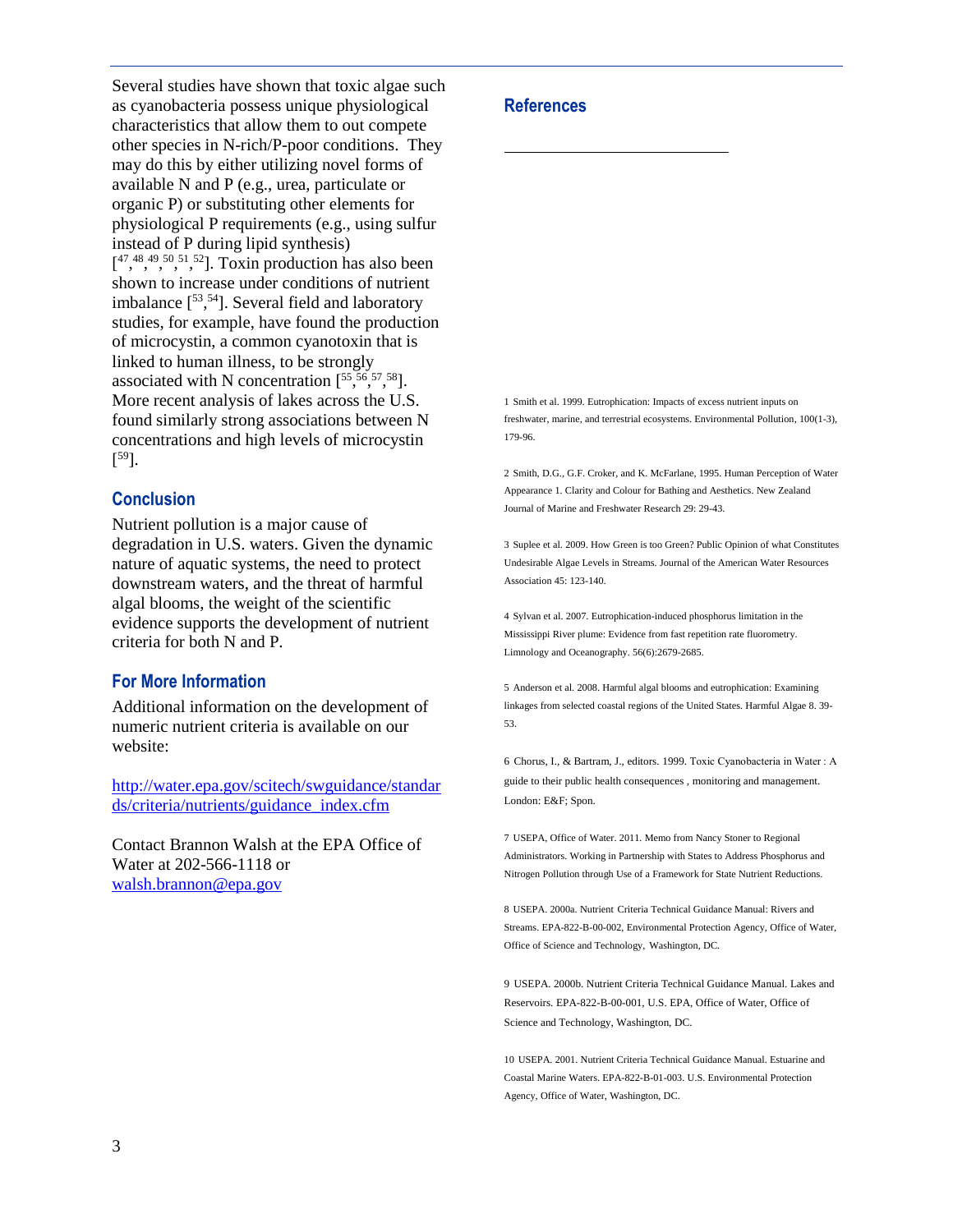11 USEPA. 2008. Nutrient Criteria Technical Guidance Manual. Wetlands. EPA-822-B-08-001. U.S. Environmental Protection Agency, Office of Water, Washington, DC.

12 USEPA. 2010. Using Stressor-response Relationships to Derive Numeric Nutrient Criteria. EPA-820-2-10-001. U.S. Office of Science and Technology, Washington, DC.

13 Lewis and Wurtsbaugh. 2008. Control of Lacustrine Phytoplankton by nutrients: Erosion of the Phosphorus Paradigm. International Review of Hydrobiology. 93: 446-465.

14 Francoeur, S.N. 2001. Meta-analysis of lotic nutrient amendment experiments: detecting and quantifying subtle responses. Journal of the North American Benthological Society 20:358–368.

15 [Tank, J. and W. K. Dodds. 2003. Responses of heterotrophic and autotrophic](http://www.k-state.edu/doddslab/journalarts/tank%20and%20dodds%20freswatbiol%202003.pdf)  biofilms to nutrients in ten streams. [Freshwater Biology 48:1031-1049.](http://www.k-state.edu/doddslab/journalarts/tank%20and%20dodds%20freswatbiol%202003.pdf) 

16 Conley, D. J. 2000. Biogeochemical nutrient cycles and nutrient management strategies. Hydrobiologia. 410:87-96.

17 Downing et al. 1999. Meta-analysis of marine nutrient-enrichment experiments: variation in the magnitude of nutrient limitation. Ecology, 80, 1157– 1167.

18 Elser et al. 2007. Global analysis of nitrogen and phosphorus limitation of primary production in freshwater, marine, and terrestrial ecosystems. Ecology Letters. 10:1135-1142.

19 Fisher, S. G. and G. E. Likens. 1973. Energy flow in Bear Brook, New Hampshire: an integrative approach to stream ecosystem metabolism. Ecological Monographs 43:421 – 439.

20 Francoeur, S.N. 2001. Meta-analysis of lotic nutrient amendment experiments: detecting and quantifying subtle responses. Journal of the North American Benthological Society 20:358–368.

21 Greenwood et al. 2007. Nutrients stimulate leaf breakdown rates and detritivore biomass: bottom-up effects via heterotrophic pathways. Oecologia 151:637–649.

22 Jansson et al. 2001. Nutrient limitation of bacterioplankton and phytoplankton in humic lakes in northern Sweden. Freshwat. Biol., 46(5): 653-666.

l

23 Pick, F. R. 1989. Species specific phytoplankton responses to nutrient enrichment in limnetic enclosures. Arch. Hydrobiol. Beih. Ergebn. Limnol. 32, 177–187.

24 Sundareshwar et al. 2003. Phosphorus limitation of coastal ecosystem processes. Science 299:563–565.

25 Schindler et al. 2008. Eutrophication of lakes cannot be controlled by reducing nitrogen input: Results of a 37 year whole ecosystem experiment. Proceedings of the National Academy of Sciences USA 105: 11254-11258.

26 Schindler, D.W. 2012. The dilemma of controlling cultural eutrophication of lakes. Proceedings of the Royal Society B: Biological Sciences.

27 James et al. 2003. Nitrogen driven lakes: the Shropshire and Cheshire meres? Arch. Hydrobol. 158:249-266.

28 Lewis and Wurtsbaugh. 2008. Control of Lacustrine Phytoplankton by nutrients: Erosion of the Phosphorus Paradigm. International Review of Hydrobiology. 93: 446-465.

29 Paerl, H.W. 2009. Controlling eutrophication along the freshwater-marine continuum: dual nutrient (N and P) reductions are essential. Estuaries and Coasts 32:593-601.

30 Scott, J.T., and M.J. McCarthy. 2010. Nitrogen fixation may not balance the nitrogen pool of lakes over timescales relevant to eutrophication management. Limnology and Oceanography 55: 1265-1270.

31 Paerl et al. 2004. Solving problems resulting from solutions: The evolution of a dual nutrient management strategy for the eutrophying Neuse River Estuary, North Carolina , USA . Environmental Science and Technology. 38: 3068-3073.

32 Alexander et al. 2009. Dynamic modeling of nitrogen losses in river networks unravels the coupled effect of hydrological and biogeochemical processes. Biogeochemistry 93: 91-116.

33 Mulholland et al. 2008. Stream denitrification across biomes and its response to anthropogenic nitrate loading. Nature. 452: 202-206.

l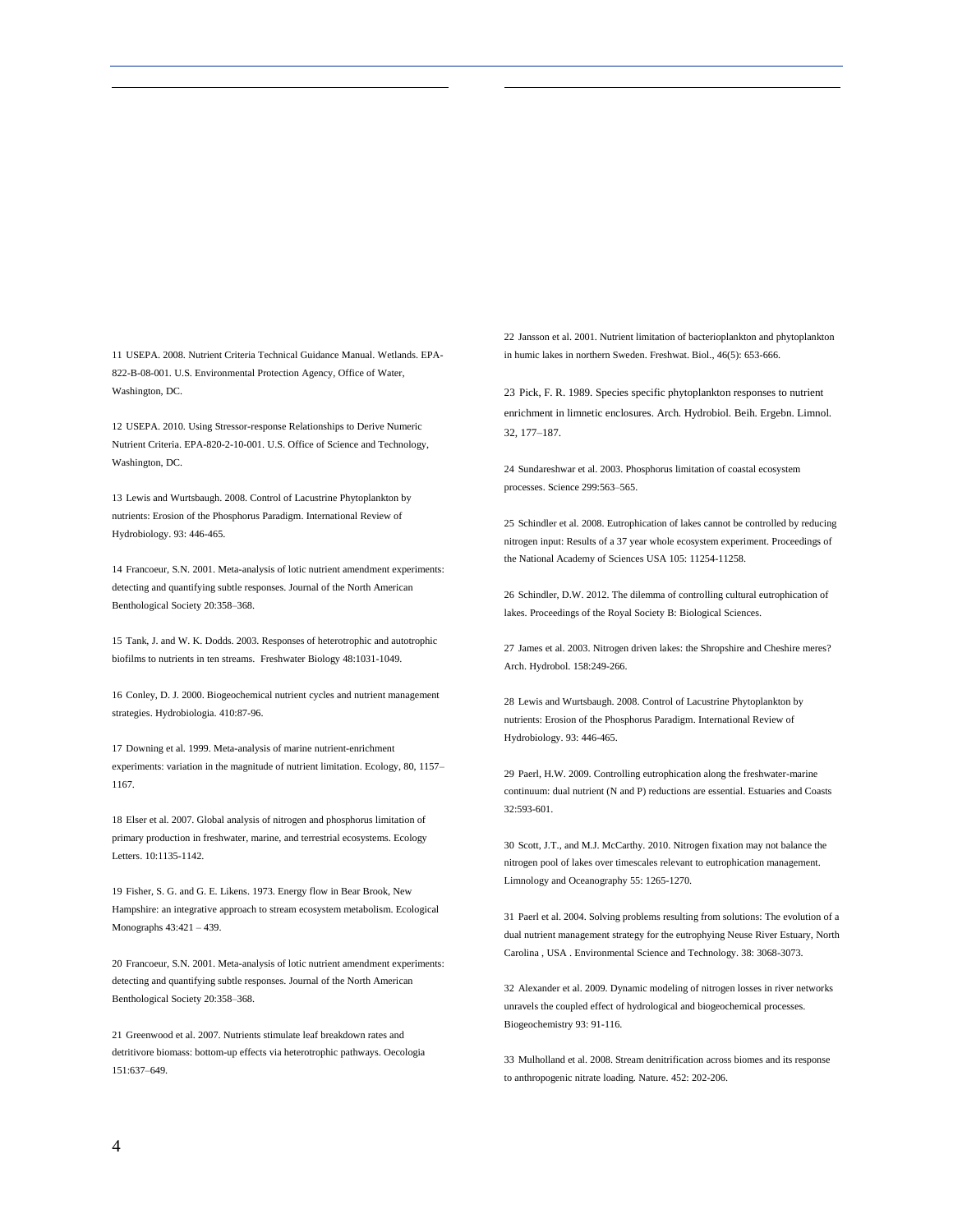34 Mulholland and Webster. 2010. Nutrient dynamics in streams and the role of J-NABS. The North American Benthological Society. 29(1): 100-117.

35 Dodds W. K., 2006. Eutrophication and trophic state in rivers and streams. Limnology and Oceanography. 51(1, part 2): 671-680.

36 Fisher, S. G. and G. E. Likens. 1973. Energy flow in Bear Brook, New Hampshire: an integrative approach to stream ecosystem metabolism. Ecological Monographs 43:421 – 439.

37 Fuller, R.L., J.L. Roelofs, and T.J. Fry. 1986. The importance of algae to stream invertebrates. Journal of North American Benthological Society 5: 290- 296.

38 Lewis et al. 2011. Rationale for Control of Anthropogenic Nitrogen and Phosphorus to Reduce Eutrophication of Inland Waters. Environmental Science and Technology. 45, 10300-10305.

39 Vannote et al. 1980. The river continuum concept. Canadian Journal of Fisheries and Aquatic Sciences 37:130 – 137.

40 Malueg et al. 1975. A Six-Year Water, Phosphorus, and Nitrogen Budget for Shagawa Lake, Minnesota. Journal of Environmental Quality. 4(2):236-242.

41 Conley, D. J. 2000. Biogeochemical nutrient cycles and nutrient management strategies. Hydrobiologia. 410:87-96.

42 Conley et al. 2009. Controlling eutrophication: Nitrogen and phosphorus. Science. 323:1014-1015.

43 Sylvan et al. 2007. Eutrophication-induced phosphorus limitation in the Mississippi River plume: Evidence from fast repetition rate fluorometry. Limnology and Oceanography. 56(6):2679-2685.

44 Quigg et al. 2011. Going west: Phosphorus limitation of primary production in the Northern Gulf of Mexico and the importance of the Atchafalaya River. Aquatic Geochemistry. 17: 519-544.

45 USEPA Science Advisory Board. 2007. Hypoxia in the Northern Gulf of Mexico: An update by the EPA Science Advisory Board. EPA-SAB-08-004.

46 Duan et al. 2011. Temperature Control on Soluble Reactive Phosphorus in the Lower Mississippi River? Estuaries and Coasts 34: 78-89.

47 Glibert et al. 2011. Ecological Stoichiometry, Biogeochemical Cycling, Invasive Species, and Aquatic Food Webs: San Francisco Estuary and Comparative Systems. Reviews in Fisheries Science, 19(4), 358–417.

l

48 Glibert, P. M., & Burkholder, J. M. 2011. Harmful algal blooms and eutrophication: "strategies" for nutrient uptake and growth outside the Redfield comfort zone. Chinese Journal of Oceanology and Limnology, 29(4), 724–738.

49 Glibert, P. M. (2012). Ecological stoichiometry and its implications for aquatic ecosystem sustainability. Current Opinion in Environmental Sustainability, 4(3), 272–277. doi:10.1016/j.cosust.2012.05.009

50 Glibert, P. M., Burkholder, J. M., & Kana, T. M. 2012. Recent insights about relationships between nutrient availability, forms, and stoichiometry, and the distribution, ecophysiology, and food web effects of pelagic and benthic Prorocentrum species. Harmful Algae, 14, 231–259.

51 Glibert et al. 2014. The Haber Bosch–harmful algal bloom (HB–HAB) link. Environmental Research Letters, 9(10), 105001.

52 Van Mooy et al. 2009. Phytoplankton in the ocean use nonphosphorus lipids in response to phosphorus scarcity. Nature, 458(7234), 69–72.

53 Van de Waal et al. 2010. Pulsed nitrogen supply induces dynamic changes in the amino acid composition and microcystin production of the harmful cyanobacterium Planktothrix agardhii. FEMS Microbiology Ecology, 74(2), 430–8.

54 Chislock, M. F., Sharp, K. L., & Wilson, A. E. 2014. Cylindrospermopsis raciborskii dominates under very low and high nitrogen-to-phosphorus ratios. Water Research, 49, 207–14.

55 Orr P.T. & Jones G.J. 1998 . Relationship between microcy- stin production and cell division rates in nitrogen-limited Microcystis aeruginosa cultures. Limnology and oceanogra- phy, 43, 1604–1614.

56 Downing et al. 2005. Microcystin content of Microcystis aeruginosa is modulated by nitrogen uptake rate relative to specific growth rate or carbon fixation rate. Environmental Toxicol- ogy, 20, 257–262

l